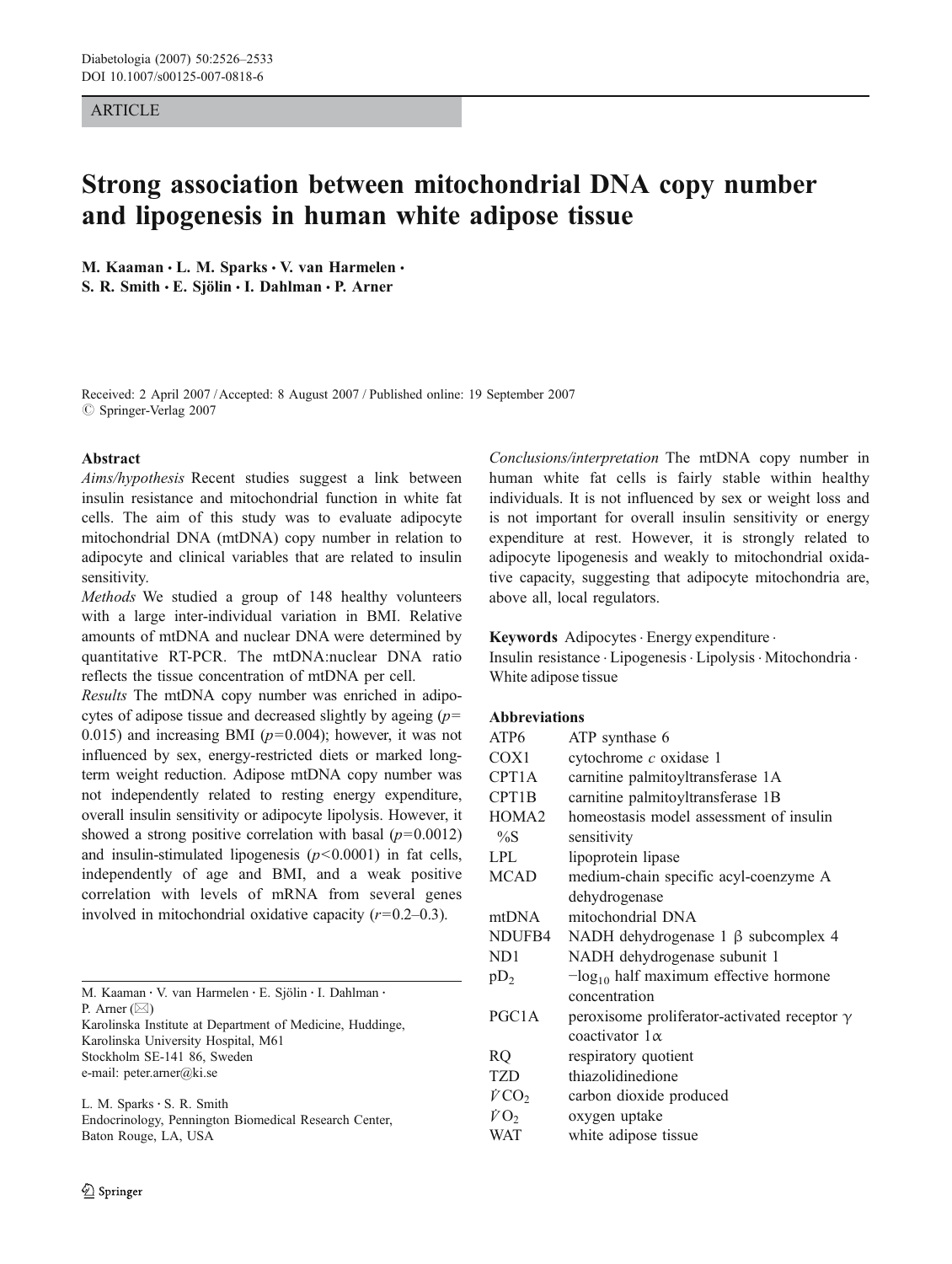#### Introduction

The mitochondrion and its energy expenditure have recently attracted attention as candidate factors involved in obesity, insulin resistance and type 2 diabetes. Mitochondria are key players in energy turnover, and are where the tricarboxylic acid cycle and beta oxidation of fatty acids take place. The latter process produces NADH and  $FADH<sub>2</sub>$ as proton donors for oxidative phosphorylation where movement of protons is used to synthesise ATP from ADP and phosphate. Skeletal muscle and brown adipose tissue, the latter of which is not abundant in adult humans, have a large number of mitochondria. Environmental stimuli regulate mitochondria. The transcriptional co-activator peroxisome proliferator-activated receptor  $\gamma$  coactivator  $1\alpha$  (PGC1A), induced by cold, has been demonstrated to coordinately regulate mitochondrial biogenesis, quantified as mitochondrial density and mitochondrial DNA (mtDNA) copy number, as well as oxidative capacity in muscle and adipocytes [\[1](#page-7-0), [2](#page-7-0)]. One implication of this is that coregulation of mtDNA copy number and mitochondrial function would be expected in vivo.

Earlier human studies focused on mitochondria in skeletal muscle. Microarray studies have implicated mitochondrial dysfunction in skeletal muscle cells in the development of insulin resistance and type 2 diabetes [[3,](#page-7-0) [4](#page-7-0)]. Elderly individuals and offspring of type 2 diabetic patients have been shown to have impaired mitochondrial function in muscle [[5,](#page-7-0) [6](#page-7-0)].

Recent studies have highlighted the importance of mitochondrial mass in white adipose tissue (WAT) as well. Fat cells from ob/ob mice display reduced mitochondrial mass and altered mitochondrial structure, which are normalised by treatment with rosiglitazone, an insulinsensitising thiazolidinedione (TZD) [[7\]](#page-7-0). The treatment is accompanied by increased adipocyte fatty acid oxidation. Mitochondria of human white fat cells might also be of importance for whole-body energy expenditure and insulin resistance. Although only around 0.5% of the fatty acids that are produced in human adipocytes from lipolysis are oxidised, this process has been shown to be highly regulated [[8\]](#page-7-0). Heat production in adipocytes from obese individuals increases after weight reduction, indicating a role for mitochondria in human white fat cells for energy turnover and obesity [[9\]](#page-7-0). Treatment of human fat cells with forskolin (a cAMP-inducing agent) increases mtDNA copy number and fatty acid oxidation in the cells [[10](#page-7-0)]. The expression of genes controlling oxidative phosphorylation in mitochondria is downregulated in visceral adipose tissue of type 2 diabetic patients [\[11](#page-7-0)]. TZDs induce mitochondrial biogenesis in human WAT in vivo in type 2 diabetic patients  $[12, 13]$  $[12, 13]$  $[12, 13]$  $[12, 13]$ . In addition,  $n-3$  polyunsaturated fatty acids, known to prevent obesity and insulin resistance,

upregulate mitochondrial biogenesis in white fat [\[14](#page-7-0)]. Mitochondrial biogenesis in these studies is accompanied by an increase in adipose tissue gene expression of several genes involved in fatty acid oxidation and improvement of overall insulin-stimulated glucose uptake [[12](#page-7-0)–[14\]](#page-7-0).

Taken together, the findings mentioned above strengthen the idea that the mitochondria in WAT play an important role in energy metabolism and in the development of obesity, insulin resistance and, ultimately, type 2 diabetes. However, a number of questions have not yet been answered regarding the role of mitochondria in human white fat cells. Is there an influence of age, sex, obesity or body weight changes? Is it related to overall insulin sensitivity or to whole-body energy expenditure? Is it above all a local (i.e. adipocyte) regulator? Although the amount of mitochondria seems important for fatty acid oxidation by human white fat cells [\[12](#page-7-0), [13](#page-7-0)], it is not clear how it relates to other metabolic features of these cells. It has been shown that adipocyte lipogenesis and lipolysis require the functionality of mitochondria [[15\]](#page-7-0).

This study was undertaken primarily to study the in vivo regulation of mtDNA copy number in human WAT. We also investigated the relationship between mtDNA copy number and adipocyte metabolism, as well as whole-body insulin sensitivity and resting energy expenditure. We quantified mtDNA copy number in abdominal subcutaneous WAT in a large cohort  $(n=148)$  of healthy male and female volunteers with considerable inter-individual variation in age and BMI.

## Methods

Volunteers The study was approved by the ethics committee at Karolinska University Hospital, and informed consent was obtained from all participants. The study population was recruited by local advertisement and obesity was defined as BMI  $\geq$ 30 kg/m<sup>2</sup>. Clinical data for the whole group are presented in Table 1.

We investigated 116 women (72 obese, aged 38±8 years [means±SD], BMI 37±5 kg/m<sup>2</sup>, 44 non-obese, aged 39± 12 years, BMI 24 $\pm$ 3 kg/m<sup>2</sup>) and 32 men (23 obese, aged 41 $\pm$ 

|  |  | <b>Table 1</b> Clinical characteristics of the study population |  |  |  |
|--|--|-----------------------------------------------------------------|--|--|--|
|--|--|-----------------------------------------------------------------|--|--|--|

| Measure                                           | $Mean \pm SD$             |
|---------------------------------------------------|---------------------------|
| Sex distribution (men/women)                      | 32/116                    |
| Age (years)                                       | $39 + 9$                  |
| BMI $(kg/m2)$                                     | $33 + 7$                  |
| Plasma insulin (pmol/l)                           | $77 + 59$                 |
| Plasma glucose (mmol/l)                           | $5.2 \pm 0.7$             |
| HOMA <sub>2</sub> % $\%$ S                        | $111 \pm 98$              |
| i.v. insulin tolerance $(\%$ fall in glucose/min) | $4.1 \pm 1.3$             |
| RO at rest                                        | $0.83 \pm 0.05$           |
| Energy expenditure at rest $(J kg^{-1} day^{-1})$ | $7,286,468 \pm 1,526,792$ |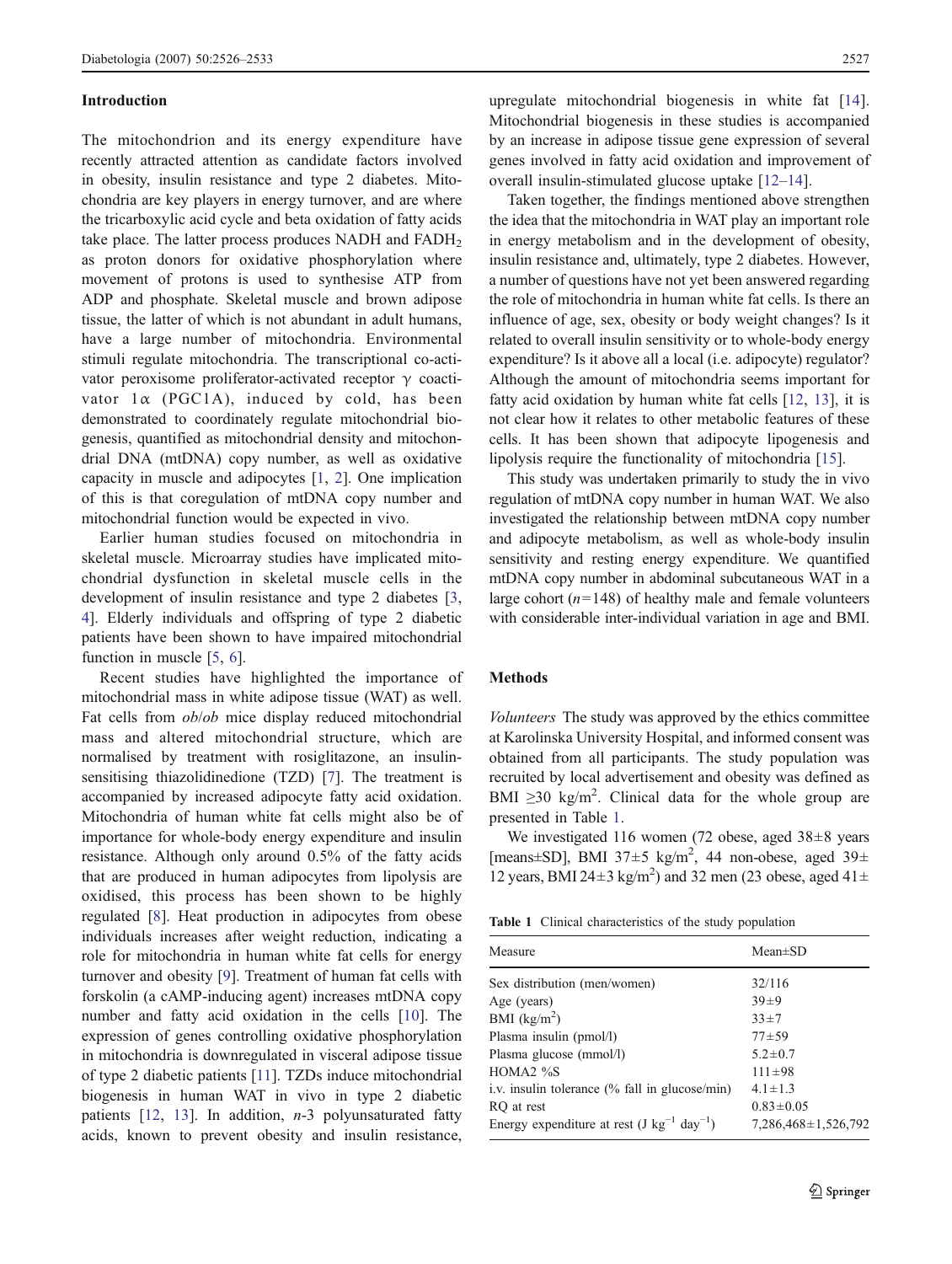6 years, BMI 36 $\pm$ 5 kg/m<sup>2</sup>, nine non-obese, aged 33 $\pm$ 10 years, BMI 27 $\pm$ 2 kg/m<sup>2</sup>); all were healthy and free of continuous medication. Sixty-eight of the obese participants were investigated before and after a 10-week energyrestricted diet. They were randomised to either a low-fat or a high-fat content diet. The dietary intervention was as previously described [[16\]](#page-7-0). No effect of diet composition on results was observed. The average weight loss induced by the diet was 7.0±3.1 kg. Nine obese women were investigated before intense anti-obesity therapy with a gastric banding operation or behavioural modification and when they had reached a non-obese weight-stable state after 2–5 years. The nine obese participants undergoing intense anti-obesity therapy have been previously described [\[17\]](#page-7-0). Seven obese women were investigated before gastric banding, after 2 years when body weight was reduced but not stable and after 3–4 years when body weight was further reduced and stable.

The participants were investigated at 0800 hours after an overnight fast. Biopsies of the subcutaneous abdominal adipose tissue (0.5–2 g) were obtained by needle aspiration under local anaesthesia. Venous blood samples were taken for measurements of insulin and glucose, and HOMA2 %S was calculated from these values, reflecting insulin sensitivity [\[18](#page-7-0)]. Height, weight and waist and hip circumferences were measured. To quantify body fat, bioimpedance was measured with Bodystat equipment (Bodystat, Douglas, UK). Indirect calorimetry was performed for 25 min using an open-system ventilated hood (Deltatrac II; Datex-Ohmeda, Helsinki, Finland). This system measures caloric needs and estimates substrate oxidation by continuously measuring oxygen uptake  $(\dot{V}O_2)$  and carbon dioxide production  $(VCO<sub>2</sub>)$ . After indirect calorimetry, an i.v. insulin tolerance test was performed in 64 participants as previously described [\[19](#page-7-0)].

Adipocyte experiments Isolated fat cells were prepared according to the collagenase procedure described by Rodbell [\[20](#page-7-0)] and van Harmelen et al. [[21\]](#page-7-0). In some experiments we saved the non-adipose cells harvested from the stromal fraction of adipose tissue that was obtained after collagenase treatment. Mean fat cell weight and volume were determined and lipolysis and lipogenesis experiments conducted as described [\[17\]](#page-7-0). Briefly, in the lipolysis experiments diluted cell suspensions  $(2\% \nu/\nu)$  were incubated in duplicate for 2 h with air as the gas phase at 37°C in Krebs–Ringer phosphate buffer (pH 7.4) supplemented with glucose (8.6 mmol/l), ascorbic acid (0.1 mg/ml) and BSA (20 mg/ml) without (basal) or with increasing concentrations  $(10^{-16}-10^{-4} \text{ mol/l})$  of either noradrenaline or insulin, and glycerol release (lipolysis index) was determined. In the lipolysis experiments with insulin, the standard medium was also supplemented with 8-bromocAMP  $(10^{-3} \text{ mol/l})$  and adenosine deaminase  $(1 \text{ mU/l})$ .

In the lipogenesis experiments, the standard medium was supplemented with a low concentration of unlabeled and tritiated glucose (10<sup>-6</sup> mol/l) and insulin (0, 10<sup>-16</sup>–10<sup>-6</sup> mol/l) and radioactive incorporation into total lipids was determined. Results were expressed as amount of glycerol release or amount of glucose incorporated into lipids (nmol glucose 2 h<sup>-1</sup> [10<sup>7</sup> fat cells]<sup>-1</sup>). Half maximum effective hormone concentration ( $EC_{50}$ ) was determined and turned into a  $pD_2$ value  $(-\log_{10} EC_{50})$ . Maximum effect was calculated as lipolysis or lipogenesis at maximum effective concentration.

DNA and RNA isolation Adipose tissue was brought to the laboratory in saline and pieces were immediately frozen in liquid nitrogen. Adipose tissue pieces (300 mg), 200 μl isolated adipocytes and isolated stromal cells were kept at −70°C. NucleoSpin RNA II (740955.50; Macherey-Nagel, Düren, Germany) in combination with a NucleoSpin RNA/ DNA Buffer Set (740944; Macherey-Nagel) were used to separately isolate RNA and DNA from the same adipose tissue lysates. The same procedure was used for isolated adipocytes and stroma cells. The concentrations of the DNA and RNA were measured spectrophotometrically.

Quantification of mtDNA copy number Relative amounts of nuclear DNA and mtDNA were determined by quantitative RT-PCR as described [\[12\]](#page-7-0). The ratio of mtDNA to nuclear DNA reflects the tissue concentration of mtDNA per cell. Briefly, a 120 nucleotide-long mtDNA fragment within the ND1 gene (also known as MT-ND1) for NADH dehydrogenase subunit 1 was used for quantification of mtDNA [[22\]](#page-7-0). The PCR product has previously been cloned into a plasmid [\[12](#page-7-0)]. Plasmid standards of known copy number were used to generate a log–linear standard curve, from which the ND1 copy numbers of studied samples could be determined by quantitative RT-PCR. A 120 bp region of the nuclear gene for lipoprotein lipase (LPL), was used to normalise results. Plasmid standard curves containing the LPL fragment were used to determine copy numbers of studied samples. The ratio of ND1 to LPL copy number reflected the tissue concentration of mitochondria per cell [[12](#page-7-0)].

Primers and Taqman probes (Applied Biosystems, Foster City, CA, USA) were for ND1 probe: 5′-CCATCAC CCTCTACATCACCGCCC-3′, forward primer 5′- CCCTAAAACCCGCCACATCT-3′, reverse primer 5′- GAGCGATGGTGAGAGCTAAGGT-3′, and for LPL probe: 5′-ACATTCACCAGAGGGTC-3′, forward primer 5′-CGAGTCGTCTTTCTCCTGATGAT-3′, reverse primer 5′-TTCTGGATTCCAATGCTTCGA-3′. The amplification assays were as reported but performed on an iCycler (BioRad Laboratories, Hercules, CA, USA) [[12\]](#page-7-0).

Quantification of gene expression RNA samples were treated with RNase-free DNase (Qiagen, Hilden, Germany).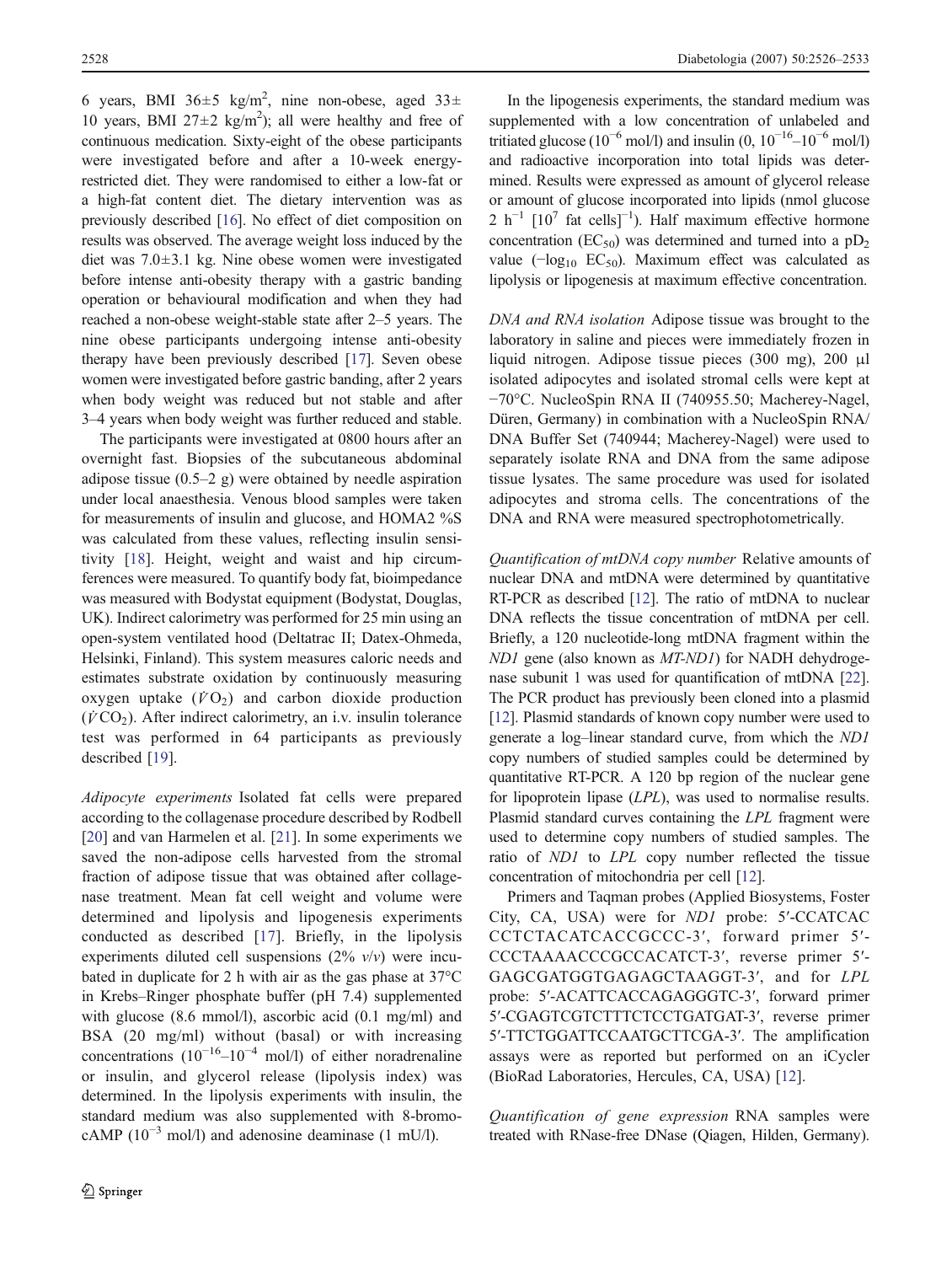RNA quality was verified using an Agilent 2100 Bioanalyzer (Agilent Technologies, Kista, Sweden). One microgram of RNA was reverse transcribed using an Omniscript RT kit (Qiagen) and random hexamer primers. Specific mRNAs were quantified using TaqMan assays and Universal Master Mix (4318157; Applied Biosystems). We quantified genes for medium-chain specific acyl-coenzyme A dehydrogenase (MCAD [also known as  $ACADM$ ], Hs00163494 m1), carnitine palmitoyltransferase 1A (CPT1A, Hs00912670 m1), carnitine palmitoyltransferase 1B (CPTIB, Hs00189258\_m1), ATP synthase 6 (ATP6 [also known as MT-ATP6], Hs02596862 g1), cytochrome c oxidase 1  $(COXI)$  [also known as MT-CO1], Hs02596864 g1), NADH dehydrogenase 1 β subcomplex 4 (NDUFB4, Hs00853558\_gl) and PGC1A (PGC1A [also known as PPARGC1A], Hs00173304\_ml). The control gene, encoding 18S rRNA, was quantified using an SYBR Green-based assay with primers CACATGGCCTCCAAGGAGTAAG and CCAG CAGTGAGGGTCTCTCT. A direct comparative method was used for data analysis (Applied Biosystems).

Statistical analysis Values for HOMA2 %S, mtDNA copy number per cell and mRNA expression levels were  $log_{10}$ transformed before statistical analysis to become normally distributed. Values are shown as means±SD. Simple and multiple regression analysis and Student's paired or unpaired  $t$  test were used for statistical comparison. Correlations were evaluated by the z test.

## **Results**

In the whole studied cohort  $(n=116$  women and 32 men) investigated before the energy-restricted diet there were, on average, about 1,000 mtDNA copies per cell in adipose tissue. In a subgroup of 24 investigated individuals, the mtDNA copy number was found to be markedly enriched in adipocytes with around 15 times higher values in isolated adipocytes vs adipose tissue pieces (Fig. 1a). mtDNA copy number was measured in cells from the stromal vascular fraction of adipose tissue in five participants. It was ranged between four and ten copies per cell and was significantly lower than the number in isolated fat cells or adipose tissue  $(p<0.0001)$ . There was no difference in age or BMI between men and women (data not shown), nor was there a difference in mtDNA copy number between the sexes (Fig. 1b).

In the whole studied cohort investigated before the energy-restricted diet, mtDNA copy number per cell correlated inversely and significantly with age (Fig. 2a) and BMI (Fig. 2b). These relationships were weak  $(r=0.20-0.24)$  but independent of each other (partial  $r=0.20-0.24$ ). There was no correlation between HOMA2



Fig. 1 mtDNA copy number  $(log_{10}$  copies of mtDNA/cell) in human subcutaneous abdominal adipose tissue. a Isolated fat cells vs adipose tissue pieces of the same participants  $(n=24)$ . **b** Comparison of mtDNA copy number in women  $(n=116)$  and men  $(n=32)$ . Data are presented as means $\pm$ SD.  $\ast$ p<0.0001 from Student's paired or unpaired t test

%S or i.v. insulin tolerance and mtDNA copy number per cell when age and BMI were included in multiple regression analysis (partial  $r=0.06-0.10$ ). mtDNA copy number was not associated with respiratory quotient (RQ, calculated as  $\dot{V} \text{CO}_2/\dot{V} \text{O}_2$ ) (r=0.06) or resting energy expenditure when calculated per total body fat  $(r=0.15)$  or per kg fat-free mass  $(r=0.02)$  (graphs not shown).

In analysis of adipocyte metabolism in the same cohort there was no association between any measure of lipolysis (basal, maximal noradrenaline-induced, noradrenaline sensitivity, maximal anti-lipolytic effect of insulin, insulin sensi-



Fig. 2 Simple linear regression between mtDNA copy number  $(\log_{10}$ copies of mtDNA/cell) in women  $(n=116)$  and men  $(n=32)$  vs age (a)  $(r=0.20, p=0.015)$  or BMI (b)  $(r=0.24, p=0.004)$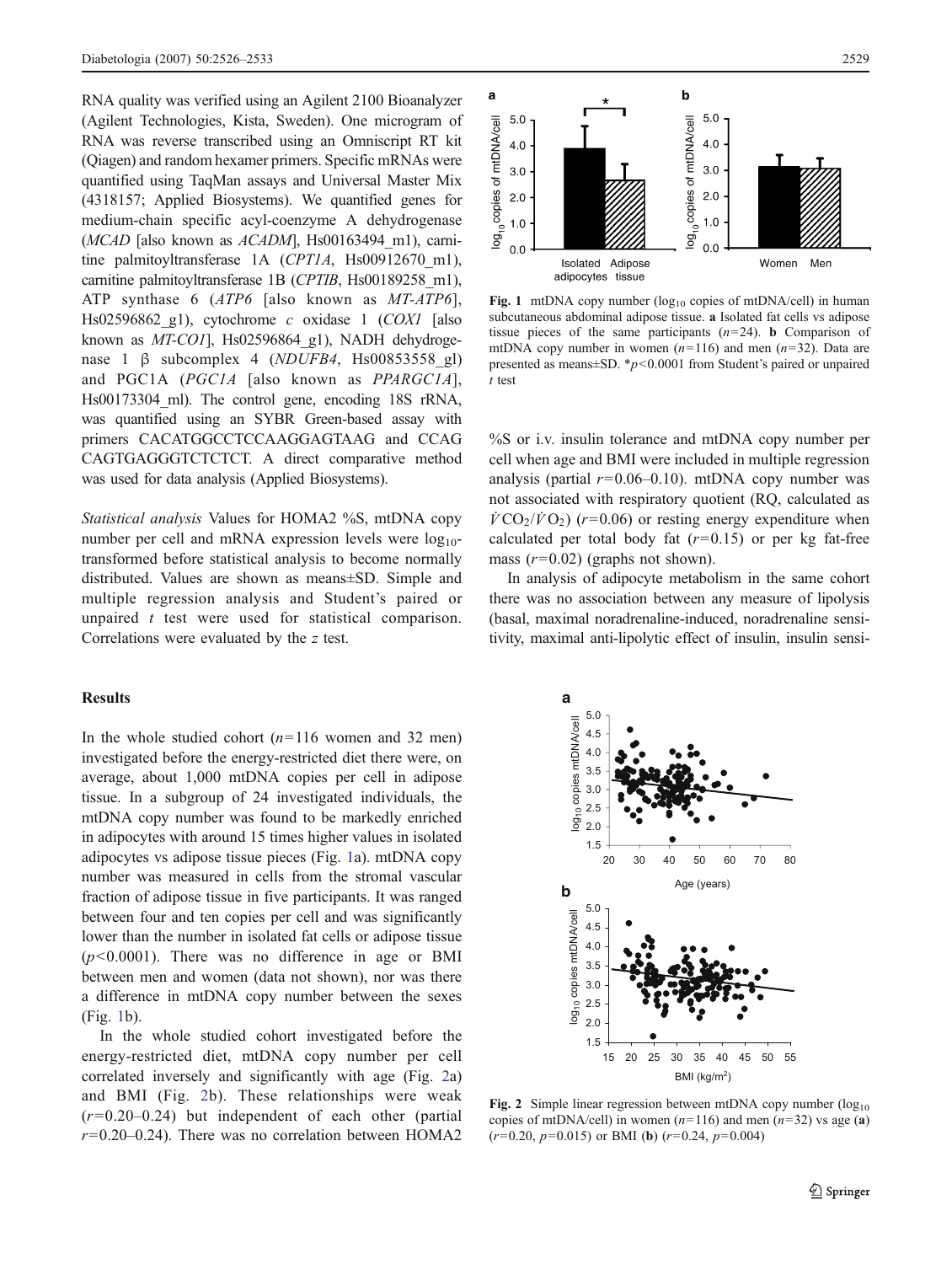tivity) and mtDNA copy number per cell  $(r=0.002-0.14)$ (graphs not shown). In contrast, there was a strong positive association between mtDNA and basal lipogenesis, as well as responsiveness of lipogenesis to insulin independently of age and BMI (partial  $r=0.23-0.31$  in joint analysis of all participants put together). Figure 3a–f displays the results of simple linear regression between basal lipogenesis and responsiveness to insulin vs mtDNA copy number for nonobese and obese individuals separately to illustrate that these associations were not secondary to difference in obesity status between participants. In the obese group there was a trend towards a positive association between basal lipolysis and mtDNA copy number, although the result was nonsignificant. All other subgroup analyses were significant. About 14% of the variance in lipogenesis could be explained by the variance in mtDNA (i.e. adjusted  $r^2$  for the whole cohort). In contrast, there was no association between mtDNA copy number and sensitivity of lipogenesis to insulin  $(r=0.003;$  graph not shown).

A 10-week low- or high-fat energy-restricted diet in the obese cohort ( $n=68$ ), resulting in a 2.6 $\pm$ 1.0 and 2.2 $\pm$ 

Fig. 3 Simple linear regression between mtDNA copy number (log10 copies of mtDNA per cell) and lipogenesis in isolated fat cells in the basal (non-stimulated) state for non-obese (a)  $(r=0.35,$  $p=0.016$ ) and obese volunteers (**b**)  $(r=0.10, p=0.32)$ ; at a maximum effective insulin concentration for non-obese (c)  $(r=0.43,$  $p=0.0026$ ) and obese (d)  $(r=0.22, p=0.034)$ ; and as maximum effective insulin concentration minus basal for non-obese (e)  $(r=0.43, p=0.0036)$  and obese (f)  $(r=0.27, p=0.0079)$ . Lipogenesis is expressed as nmol glucose incorporated into lipids 2 h<sup>-1</sup>  $[10^7 \text{ cells}]^{-1}$ 

1.1 kg/m<sup>2</sup> decrease in BMI, respectively (Fig. [4a](#page-5-0)), did not influence mtDNA copy number (Fig. [4](#page-5-0)b). It is probable that fat cell number was not affected by this energy-restricted diet. Nine obese women were investigated before intense anti-obesity therapy and after they had reached a steady non-obese state 2–5 years after intervention, when they had decreased in BMI by  $15\pm6$  kg/m<sup>2</sup> (Fig. [4c](#page-5-0)). In spite of this marked reduction in BMI to normal values, there was no difference in adipose tissue mtDNA copy number before and after weight loss (Fig. [4](#page-5-0)d). Seven obese women were investigated before gastric banding, 2 years thereafter and 3–4 years following surgery when body weight was stable. BMI at these three different occasions were 44.3±3.2, 33.8± 2.8 and 30.0 $\pm$ 3.8 kg/m<sup>2</sup> (significantly different from each other). mtDNA copy number, however, was the same at all three occasions (values not shown).

The expression of several genes regulating mitochondrial oxidative capacity was measured in the 136 of the 148 participants for which high-quality RNA was available, and set in relation to mitochondrial number using a correlation matrix (Table [2\)](#page-5-0). PGC1A, an important regulator of

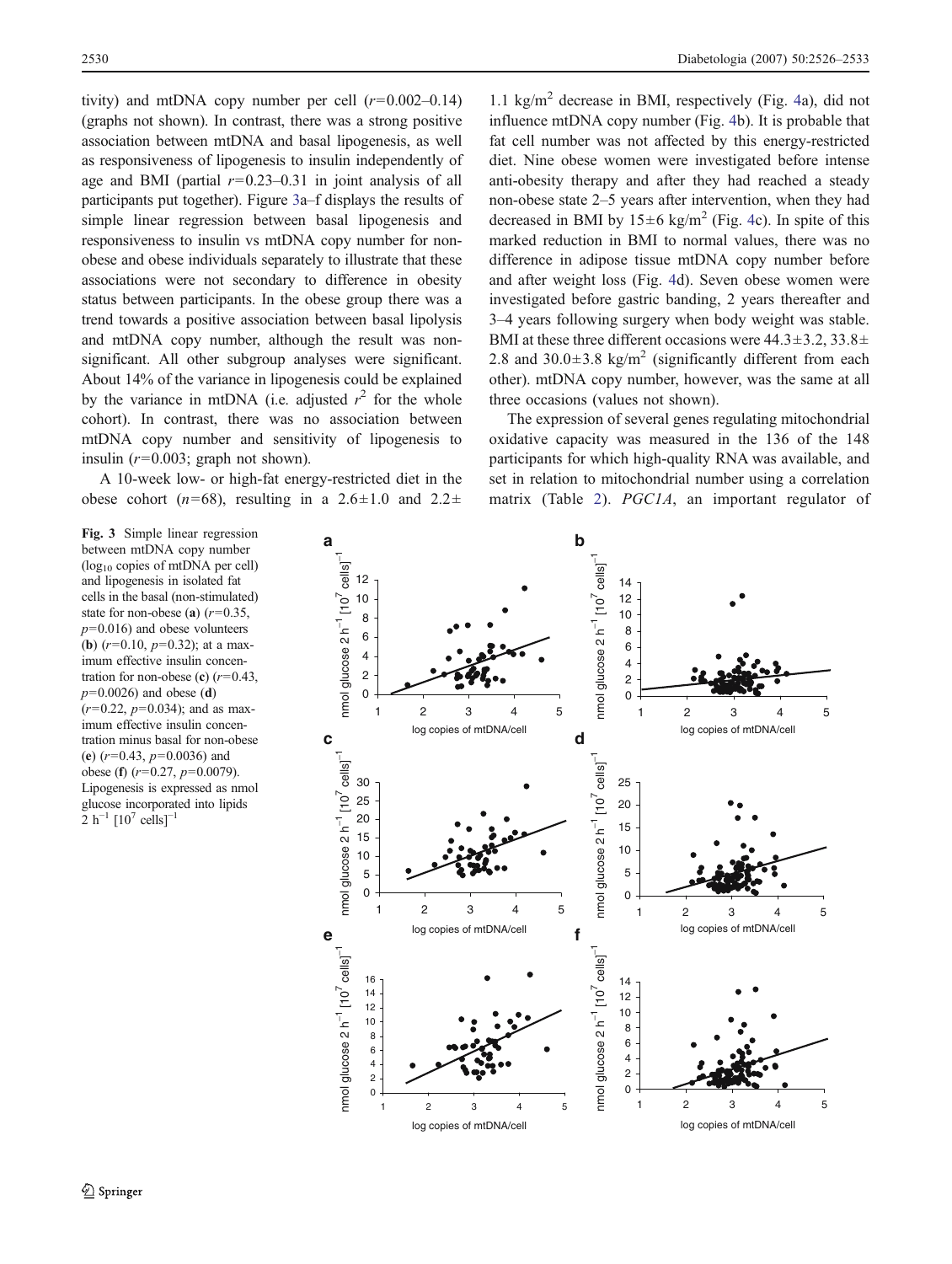<span id="page-5-0"></span>Fig. 4 Effect of weight reduction on BMI (a, c) and mtDNA copy number  $(log_{10}$  copies of mtDNA per cell) (b, d) in 68 obese participants undergoing high- or low-fat energy-restricted diet intervention for 10 weeks (a, b) and in nine obese participants before and after intense anti-obesity therapy (c, d). Data are presented as means $\pm$ SD. \* $p$ <0.0001 from Student's paired  $t$  test



mitochondrial biogenesis [[1\]](#page-7-0), ATP6, COX1 and NDUFB4 in the oxidative phosphorylation pathway, as well as MCAD regulating mitochondrial fatty acid beta oxidation [[12\]](#page-7-0) correlated significantly but weakly with mtDNA copy number per cell  $(r=0.17-0.30; p=0.001-0.049)$ . CPT1A and CPT1B, regulating fatty acid oxidation, were not correlated to mtDNA copy number. There was no important effect of BMI on the relationship between mtDNA copy number and mRNA values in multiple regression except for PGC1A, which displayed borderline significance in this analysis ( $p=0.058$ ). There was a much stronger correlation between all oxidative genes, including the two CPTs  $(r=$ 0.35–0.90;  $p<0.0001$ ). When arbitrary units of mRNA levels were used instead of  $log_{10}$  values, results were not changed in any important way, although  $r$  values were slightly lower.

PGC1A mRNA in adipose tissue was downregulated in obesity  $(p<0.0001)$ . Expression of the other measured genes regulating mitochondrial oxidative capacity was not downregulated in obesity (results not shown). There was no positive association between expression of genes regulating mitochondrial oxidative capacity and HOMA2 %S, RQ, resting energy expenditure or i.v. insulin tolerance. Basal lipogenesis was associated with expression of COX1, ATP6 and *NDUFB4* ( $p=0.0011-0.016$ ) and responsiveness of lipogenesis to insulin with COX1, ATP6, MCAD, PGC1A and *NDUFB4* ( $p=0.0001-0.013$ ) independently of age and BMI.

Table 2 Correlation between ND1/LPL ratio and mRNA levels of specific genes: correlation coefficients and p values

|            |                    |                | Correlation coefficients |          |          |               |          |          |             |
|------------|--------------------|----------------|--------------------------|----------|----------|---------------|----------|----------|-------------|
|            |                    | <i>ND1/LPL</i> | PGC1A                    | COXI     | ATP6     | <b>NDUFB4</b> | CPTIA    | CPTIB    | <b>MCAD</b> |
|            | ND1/LPL            |                | 0.23                     | 0.27     | 0.30     | 0.17          | $-0.07$  | $-0.04$  | 0.21        |
| $p$ values | <i>PGC1A</i>       | 0.0075         |                          | 0.65     | 0.67     | 0.59          | 0.35     | 0.55     | 0.62        |
|            | COXI               | 0.0012         | < 0.0001                 |          | 0.90     | 0.80          | 0.62     | 0.57     | 0.65        |
|            | ATP6               | 0.0005         | < 0.0001                 | < 0.0001 |          | 0.76          | 0.56     | 0.53     | 0.66        |
|            | NDUF <sub>B4</sub> | 0.049          | < 0.0001                 | < 0.0001 | < 0.0001 |               | 0.68     | 0.57     | 0.67        |
|            | CPTIA              | 0.42           | < 0.0001                 | < 0.0001 | < 0.0001 | < 0.0001      |          | 0.50     | 0.42        |
|            | CPTIB              | 0.63           | < 0.0001                 | < 0.0001 | < 0.0001 | < 0.0001      | < 0.0001 |          | 0.43        |
|            | <b>MCAD</b>        | 0.014          | < 0.0001                 | < 0.0001 | < 0.0001 | < 0.0001      | < 0.0001 | < 0.0001 |             |

Specific mRNAs were quantified using a direct comparative method with the gene for 18S rRNA as the control gene and are expressed as arbitrary units.

All measurements were  $log_{10}$ -transformed before calculating correlation coefficients.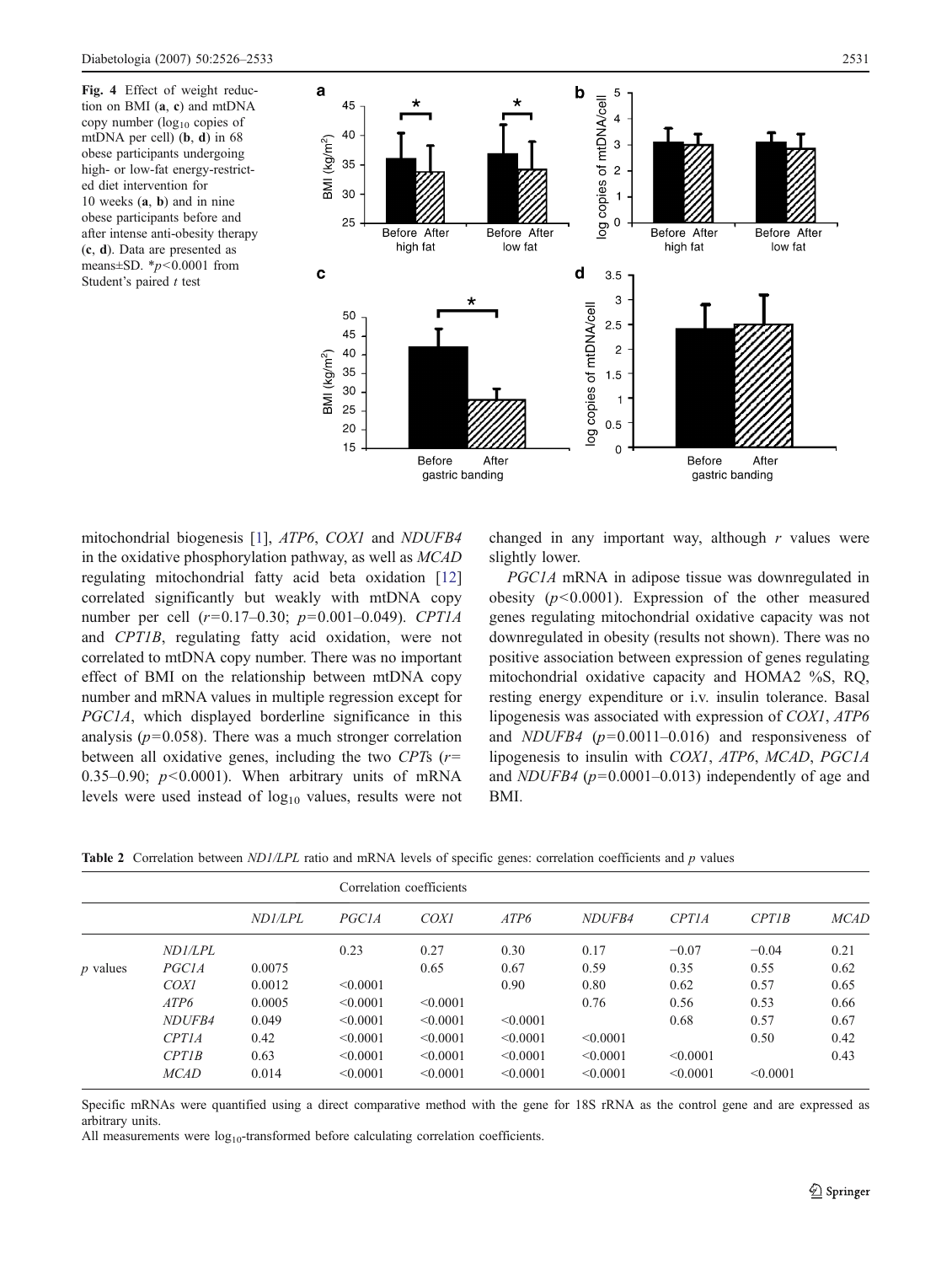## Discussion

To assess the role of mitochondrial mass in human white fat cells, we have presently examined the relationship between WAT mtDNA copy number in the subcutaneous adipose region of a large human cohort with varied age and BMI, and clinical factors related to insulin sensitivity including energy expenditure and adipocyte metabolism.

Despite considerable inter-individual variation in mtDNA copy number per cell of WAT, it appears that the number is relatively stable within certain individuals; thus, there was only a minor decreasing effect of age and BMI. A moderate, as well as marked, weight reduction caused no change in mtDNA. This resistance to weight reduction was observed for different energy-restricted diets and when participants were investigated in a non-steady-state phase of weight reduction. It should be noted that this notion of mtDNA stability is obtained from studies of healthy participants. In participants with type 2 diabetes, WAT mtDNA copy number is decreased and normalised after TZD therapy [[12\]](#page-7-0). The mtDNA copy number does not appear to be influenced by sex hormones or other sexrelated factors because the number was found to be almost the same in men and women. Furthermore, there was no independent relationship between mtDNA copy number and whole-body insulin sensitivity as measured by HOMA2 %S or i.v. insulin tolerance. Finally, mtDNA copy number did not associate with RQ and metabolic rate measured at rest. Taken together, these data suggest that the amount of WAT mitochondria per se is not important for overall insulin sensitivity and resting energy expenditure in man. It should be noted that we investigated subcutaneous adipose tissue. Thus, the amount of mitochondria in other depots, such as the viscera, might be more important. This is, however, less likely because subcutaneous WAT represents approximately 80% of total body adipose tissue. In the obese, the omental depot, which is a major component of visceral adipose tissue, represents only approximately 1% of total body fat [[23](#page-7-0)]. Furthermore, other aspects of mitochondrial function, such as its structure or size might be of greater importance than the mtDNA copy number itself. Unfortunately, it is not possible to measure these additional features of WAT mitochondria in the present clinical setting with only small amounts of tissue at hand.

What about a local role of WAT mitochondria? In our experiments, mtDNA copy number was substantially higher in adipocytes than whole adipose tissue. With available methods we cannot determine whether this represent a true difference in mtDNA copy number or is caused by differences in relative yield of mitochondrial vs genomic DNA from the two different tissues. It is, though, very unlikely that such methodological issues are of great importance. First, because of the fat content DNA extrac-

tion from fat cells would, if anything, give less not more yield than extraction of DNA from other cells. Second, our additional studies on stroma cells show that they have far fewer mitochondria than isolated fat cells. We found that the average number of mtDNA copies in adipose tissue was about 1,000 per cell. Mean mtDNA copy number per cell in adipose tissue has previously been reported to be from 500 to 2,000 [[12,](#page-7-0) [24](#page-7-0)]. We believe the different results are primarily due to experimental variation due to different efficiencies in amplifying plasmids used for constructing standard curves, use of different DNA extracting kits and PCR machines, as well as pipetting errors. Clinical differences between study groups may also play a role in the divergent results.

Adipocyte number of mtDNA copies seems to be of little importance for lipolysis in the non-stimulated (basal) or hormone-stimulated (insulin, catecholamines) state as judged by our data with mtDNA vs glycerol release or hormone sensitivity  $(pD_2)$ . On the other hand, we found a strong positive correlation between both basal and insulinstimulated lipogenesis and mtDNA, which was independent of age and BMI. As much as 14% of the variation in lipogenesis could be explained by mtDNA copy number (i.e. adjusted  $r^2$ ). The importance of mitochondria for lipogenesis was supported by a positive association between expression of genes regulating mitochondrial oxidative phosphorylation and lipogenesis. Thus mtDNA copy number and expression of genes regulating mitochondrial oxidative phosphorylation may be important for lipogenesis. However, at present, we do not know if there is a causative association. To answer this question, it is necessary to manipulate mitochondrial mass. This can be done in human fat cells using forskolin and, presumably, other cAMPgenerating agents or cAMP analogues [\[10](#page-7-0)]. However, it is not possible to distinguish how such effects on lipogenesis are mediated by mitochondrial mass or by other cAMPgenerated effects such as those on lipolysis or cAMPmediated transcriptional effects on lipogenesis genes.

The importance of mtDNA copy number per cell for mitochondrial oxidative capacity was also evaluated indirectly by comparing the mtDNA amount with adipose mRNA levels of key genes regulating oxidative phosphorylation and fatty acid oxidation. Five out of seven genes showed a positive correlation, although weakly, with mtDNA copy number. This relationship was independent of BMI except for  $PGC1A$  ( $p=0.058$  after BMI adjustment). Interestingly, PGC1A was the only gene measured that was influenced by obesity.

The inter-relationships between PGC1A and the oxidative phosphorylation and fatty acid oxidation genes were much stronger than their relationship with mitochondrial number. This indicates that metabolic adaptation in available mitochondria is more closely coregulated than mito